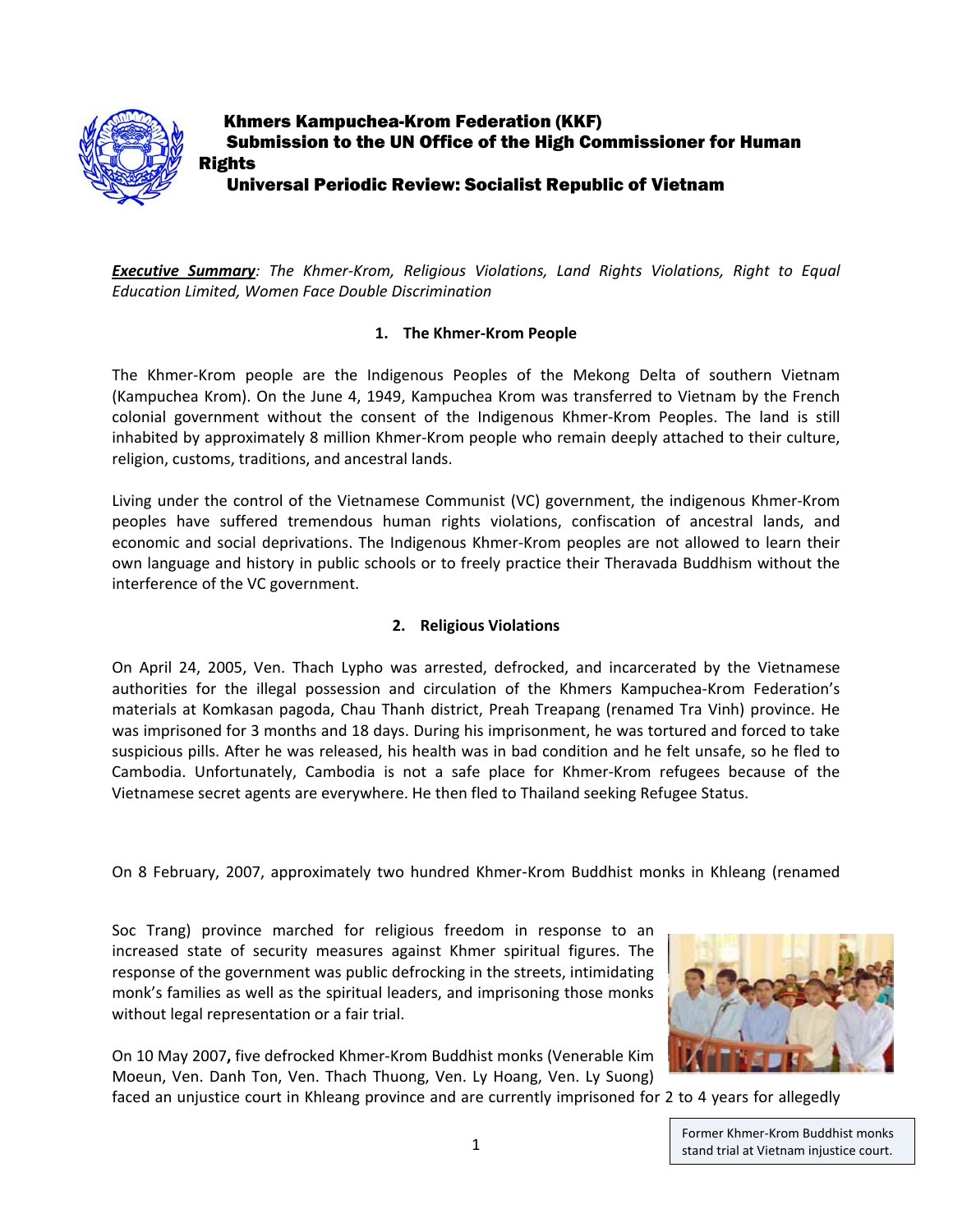organizing the demonstration.

On 30 June 2007, Venerable Tim Sakhorn, a Khmer ‐Krom Buddhist monk and also an Abbot of North Phnom‐Denh temple in Phnom‐Denh village, Karivong District, Takeo province, Cambodia, was deported to Vietnam by the Cambodian government for an alleged crime of undermining the relationship between Vietnam and Cambodia. After the defrocking of Ven. Tim Sakhorn, Cambodia and Vietnamese governments were flip‐flopping with the whereabouts of Venerable Tim Sakhorn.

On 1 August 2007, Vietnam admitted that it had arrested Venerable Tim Sakhorn for attempting to enter Vietnam illegally. However, instead of accusing Venerable Tim Sakhorn for the crime of entering the country illegally, Vietnam accused him for the crime of "Sabotaging the unification policy" under Article 87 of Vietnam's Penal Code.

On 8 November 2007, the Vietnam Court of An Giang Province brought Venerable Tim Sakhorn to the court for a trial after imprisoning him since 30 June 2007. At the trial, no lawyer was assigned to represent Venerable Tim Sakhorn. With no means to defend himself, the Vietnamese judge read the following, "*According to the judgment, Ven. Tim Sakhorn must be sentenced to 15 years. Since Tim Sakhorn admitted his crime (without allowing him to defend himself), he will be imprisoned for 1 year."* **<sup>1</sup>**



Venerable Tim Sakhorn stands trial.

On June 28, 2008, Venerable Tim Sakhorn was seen leaving the prison accompanied by Vietnamese authorities. New information has revealed that Venerable Tim Sakhorn is currently living with his uncle under the tight surveillance of two Vietnamese officers monitoring his movement.

According to the verdict by the Vietnam Court on November 8, 2007, Venerable Tim Sakhorn should have been given the option to return to Cambodia to reunite with his family, especially to see his aged and ailing father. This has not happened. It is an example of how Vietnamese laws only work for those who are in power and not for those who are powerless.

# **3. Land Rights Violations**

## **Vietnam Uses Forces of Violence against the Defenceless Khmer‐Krom Farmers**

On 9 January 2008, approximately 40 Khmer‐Krom famers in Soc Trang province headed towards "Ban Dan Toc Mien Nui" in Can Tho City and about 200 Khmer‐ Krom Famers in An Cu village, Tinh Bien district, An Giang province headed to Long Xuyen city in An Giang province to peacefully demand the return their farmlands.

One of the farmers from Soc Trang province, Mr. Thach Ran, was summoned by Can Tho authorities to the police station for interrogation. Sources revealed that Vietnamese authorities were threatening him to stop demanding his confiscated farmlands. If not, he will disappear from this earth.



Mrs. Neang Ni injured after an electric baton was used to silence her protests.

\_\_\_\_\_\_\_\_\_\_\_\_\_\_\_\_\_\_\_\_\_\_

**<sup>1</sup>** Khmer Krom activist jailed for political agitation. Forum‐Asia. 14 November 2007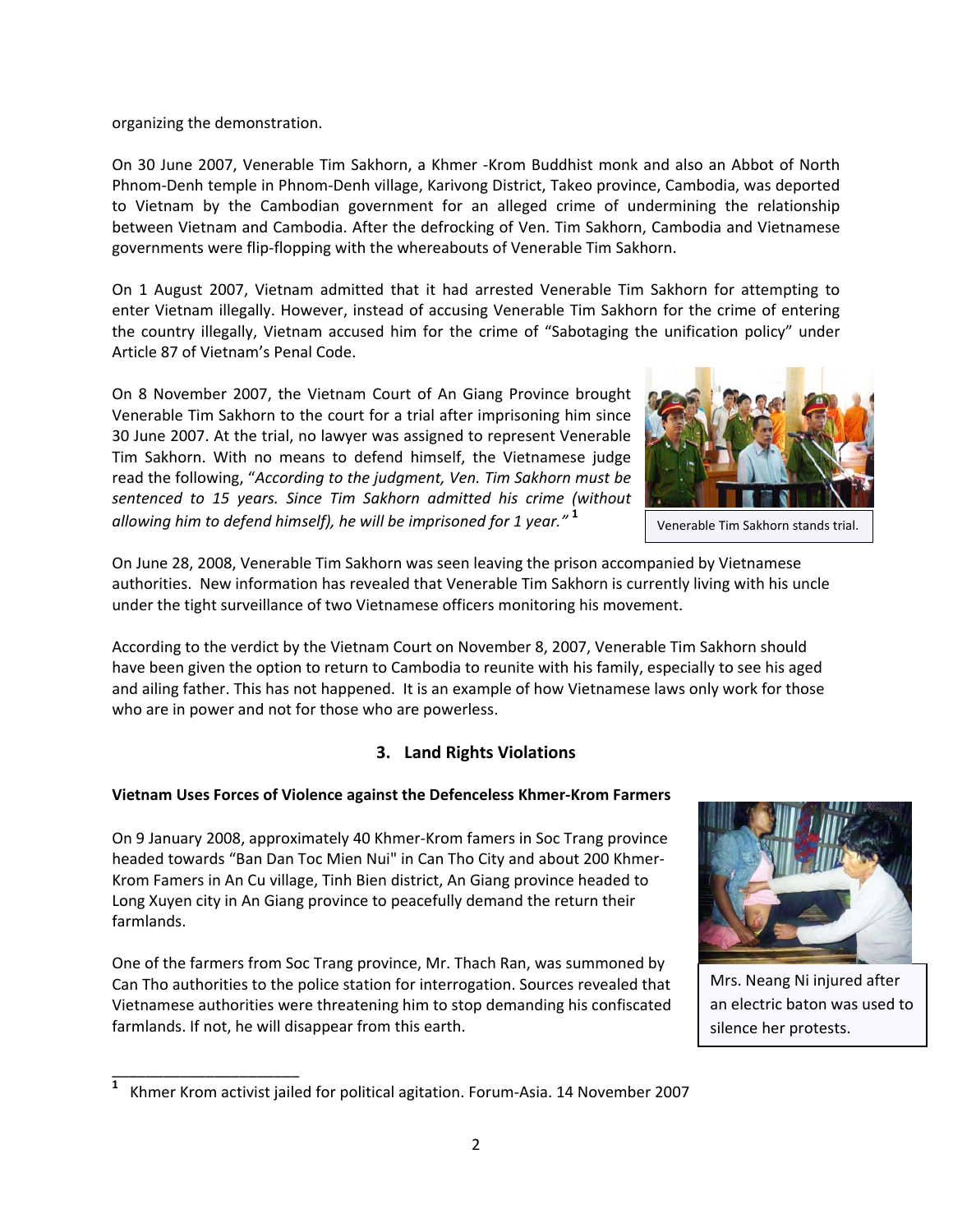< http://www.forum‐[asia.org/index.php?option=com\\_content&task=view&id=1229&Itemid=131](http://www.forum-asia.org/index.php?option=com_content&task=view&id=1229&Itemid=131)>

In An Giang province, at least 20 people were injured when the police used their electric baton to hit the unarmed Khmer‐Krom farmers, forcing them to go back to their hometown.

#### **House Burned and Crops Confiscated as Land Issues Become Out of Control**

On 30<sup>th</sup> January 2008, approximately 15 police officers surrounded Mrs. Ly Thi Huong's house and began beating Mr. Ly Suon. He was hospitalised with severe head injuries. The following day, more than 30 police officers returned to Mr. Ly Suon's house and collected their ripe harvest without permission from the family.

In the evening of 24<sup>th</sup> February 2008, the Vietnamese authorities struck again. At 6pm, Vietnamese authorities armed with guns, knives, big sticks and small petrol tanks set alit Mrs. Ly Thi Huong's house. There were 4 occupants in the house when they deliberately set fire including Mrs. Ly Thi Huong, her mother Thi Khinh Son (born in 1937), her brothers, Mr. Ly Duon (born in 1962) and Mr. Ly Suon. The four escaped the burning house, shocked and burnt to some degree. The authorities proceeded to arrest Mrs. Ly Kim Huong, Mr. Ly Duon and Mr. Ly Suon and placed them in the My Xuyen District jail. **<sup>2</sup>**

#### **Vietnam Uses Electric Baton against Khmer Krom Elderly Protestors**

\_\_\_\_\_\_\_\_\_\_\_\_\_\_\_\_\_\_\_\_\_\_\_\_

Since the Vietnamese New year (7 February 2008) approximately 29 Khmer‐Krom farmers have gathered in front of a local authority's building of An Hao village, Tinh Bien district, An Giang province, to peacefully request the return of their farmlands but Vietnamese authorities refused to resolve the issue. **3**

At 8:00PM, on 26 February 2008 (Asian‐Pacific time), the Vietnamese police used electric batons to clout the Khmer‐Krom protestors, rendering half a dozen unconscious and proceeded to drag them into the car to send them back to home. According to the Khmer‐Krom victims, the police were either from the Tinh Bien district police department or An Giang province.

At least 6 people were injured when the Vietnamese police used their batons to hit the defenceless Khmer-Krom farmers forcing them to go back to their hometown. Amongst the seriously injured were elderly women including: Mrs. Neang Don (55 years old), Mrs. Neang Don (52 years old), Mrs. Neang Ky (60 years old) Mrs. Neang Hung (55 years old), Mrs. Neang Khum (58 years old) and Mrs. Neang Sambath (50 years old).

On 28 February 2008, Radio Free Asia (in the Khmer program) reported that approximately 80 people in An Giang province conducted a peaceful demonstration in front of the local authority building in Chau Lang village to demand the return of their ancestral farmlands. According to the interview of RFA with a Khmer-Krom man who was scared to let RFA knows his name, the VC government lied to the Khmer-Krom farmers so many times about returning their farmlands.

**<sup>2</sup>** Land issue lead to violence toward a Khmer Krom Family. Khmer Krom Network (Translation from VOA) <http://www.khmerkrom.net/?q=node/1244>

<sup>&</sup>lt;sup>3</sup> Vietnamese Police Uses Electric Baton against Elderly Khmer Krom Women. Khmer Krom Network. 27 February 2008 <http://www.khmerkrom.net/?q=node/1235>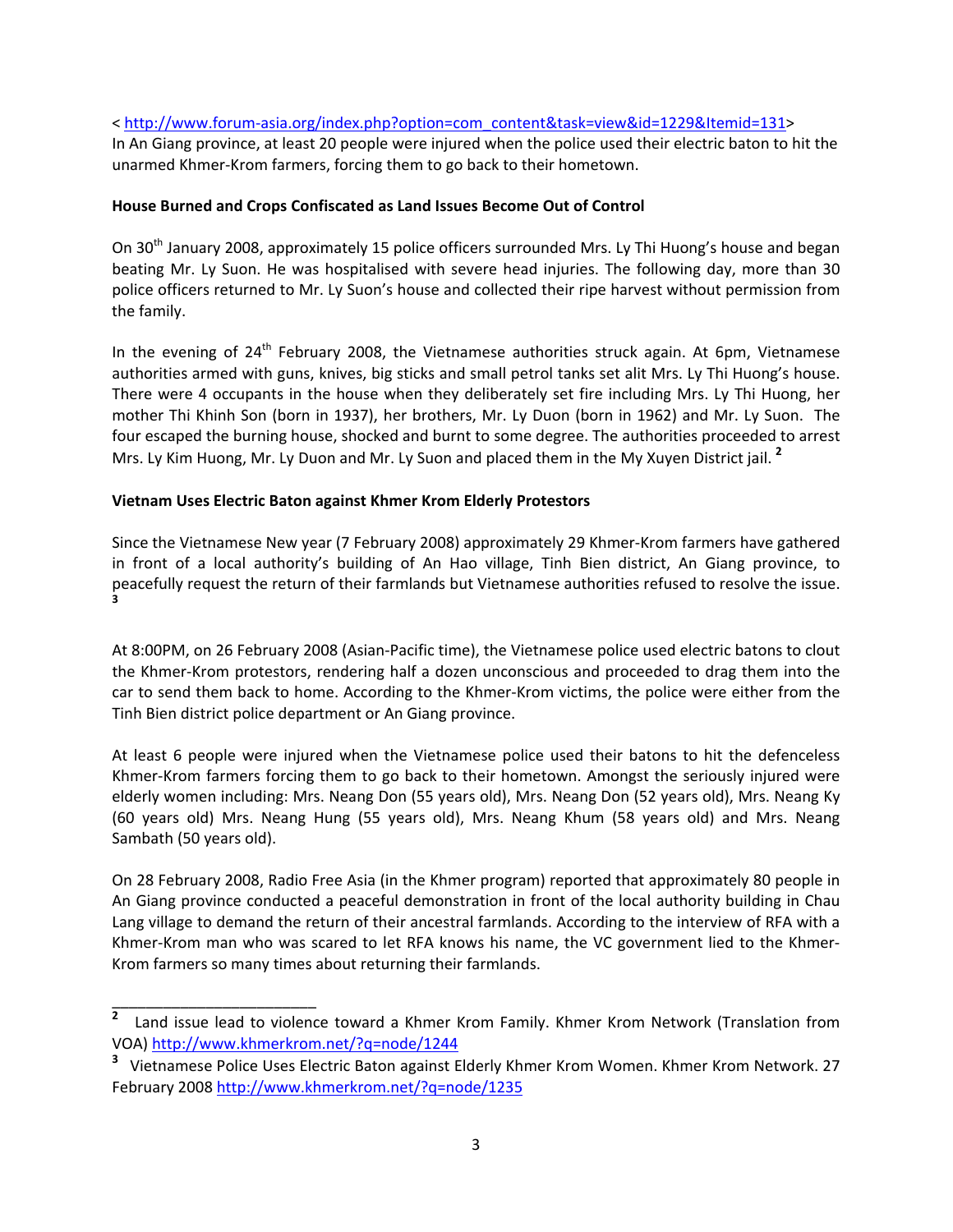Unfortunately, the VC government stopped them from filing the complaint and threatened them by using the Vietnamese police, armed forces and two tanks to disperse the peaceful demonstration of the unarmed Khmer‐Krom farmers.**<sup>4</sup>**

## **4. Rights to Equal Education**

The current teaching of the Khmer language in public school is not a program that actually gets Khmer Krom children to know their mother language. Some of the public schools just provide two to three hours per week for Khmer Krom students to learn their language. Therefore, most of the Khmer Krom now cannot read nor write their own language.

Khmer is not recognized as an official language in Kampuchea Krom and there are no books written in Khmer for Khmer Krom students to study. All applications including forms, signs and legal documents should be written in both Khmer and Vietnamese.

Khmer Krom students receive no benefit from scholarships that are generously offered by international governments and organizations due to the repressive policies of the Vietnamese government.

The education gap between the majority people (Vietnamese) and the minority people, especially the Khmer‐Krom, is large, especially in higher education. There are millions of Khmer Krom in Kampuchea Krom, but very few hold a Master Degree or Ph.D.

Outside efforts to support the Khmer Krom advancement of education is blocked because the government of Vietnam ties these efforts to political motives.

## **5. Khmer Krom Women Face Double Discrimination**

The Khmer‐Krom women are also at risk and face double discrimination in Vietnam. They are discriminated first because they are female and second because they are Khmer Krom. Some examples include:

Miss. Dao Hai Ngan, aged 15 was raped by a Vietnamese authority in Can Tho and despite appeals by *UNPO and KKF, no acknowledgement or action has been initiated by the Vietnamese authorities; Khmer‐ Krom women have been prosecuted for looking at human rights materials produced by the Khmers Kampuchea‐Krom Federation; Khmer‐Krom women have been banned from participating in demonstration.; Lack of job opportunities in the provincial region has led Khmer‐Krom girls to travel outside of their region and become victims of human trafficking.*

# **6. Rights to Health Violence**

There are approximately 3,000 Khmer‐Krom who have been affected by the strange epidemic of blindness with either left eye or right eye, or some cases even both eyes in Vinh Chau district, Khleang (renamed Soc Trang) province. Initial examination has shown some symptoms including cataract, eyes irritation, deformed eyelids, shrinking cornea, and damaged lens.

\_\_\_\_\_\_\_\_\_\_\_\_\_\_\_\_\_\_\_\_\_\_\_\_

<sup>&</sup>lt;sup>4</sup> Radio Free Asia in Khmer Program. 28 February 2008. <<http://www.rfa.org/khmer/samleng/>>